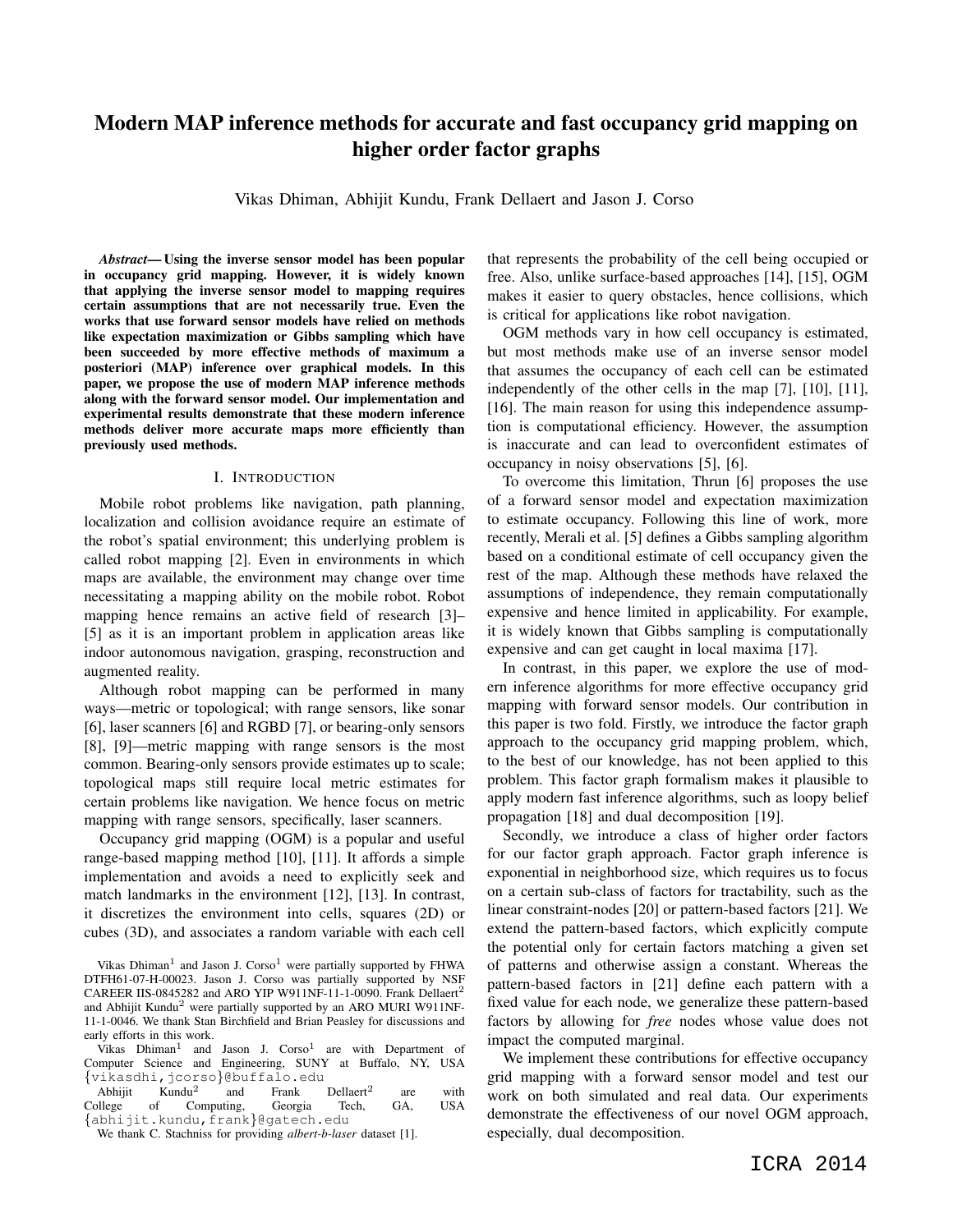## II. BACKGROUND AND RELATED WORK

A main contribution of our paper is the application of modern MAP algorithms to occupancy grid mapping. Although there are many MAP inference algorithms [22] that work well for various problems, in this paper, we focus on belief propagation [18] and dual decomposition [19] mainly because of their ability to handle higher order factors.

Belief propagation (BP) [23] was introduced as an algorithm to compute marginals over trees. Surprisingly, it was found to work well on graphs with loops. Later it was found that the convergent solution to belief propagation corresponds to the minima of the so-called Bethe free energy [24], which not only provided a theoretical justification for application of belief propagation to graphs with loops, but also solves the convergence problem by providing an objective function which can be minimized directly. Later, Fractional BP [25] was introduced. Inspired by the Bethe free energy formulation of BP, it suggested using a better free energy approximation by scaling the terms appropriately in the message update equation.

In an independent work, Wainwright et al. [26] introduce Tree Re-Weighted (TRW) message passing algorithm that uses re-weighting of edges and messages similar to Fractional BP. They also formulate the MAP estimation problem as a linear program over the so-called marginal polytope. The Langrangian dual of this LP problem is convex and provides the upper bound to the original problem. The family of algorithms that optimize the Lagrangian dual of the original combinatorial problem are called dual decomposition (DD). The dual of the problem can be decomposed in different ways, for example, as set of spanning trees in TRW [26] or one problem per factor [19]. Kolmogorov et al. [18] improved over the work of [26] to introduce a convergent algorithm called TRW-S. More recently, accelerated dual decomposition [27] was introduced that provably converges the upper bound faster than earlier approaches by smoothing the Lagrangian dual of the problem.

Another contribution of our paper is how we perform efficient inference with higher order factors (or potentials). Many researchers approach this problem by considering a class of functions for which higher order factors can used efficiently, for example, Potetz et al. introduce a class of potentials called linear constraint nodes [20] and Komodakis et al. approach pattern-based class of potentials [21]. Another approach to handle higher order potentials [28] is to adaptively restrict the sample space of nodes by using initial estimates. Our work proposes a generalization of the patternbased potentials of [21] allowing for *free* nodes to appear within a pattern.

## III. PROBLEM DEFINITION

Consider a robot—equipped with a laser scanner—moving in a static environment, and assume the position of the robot associated with each laser measurement is given. Our task is to estimate occupied regions and free regions, so that the robot can avoid collisions with occupied regions and plan its movement in free regions. We divide the area to be

mapped into  $N$  discrete cells. Let  $x_i$  denote the state of cell i, which can take values from label set  $L_i = \{0, 1\}$ , where 0 (resp. 1) denotes that the cell is free (resp. occupied). For convenience, we denote the full map (the state for all N cells) as  $\mathbf{x} = [x_i]_{1 \leq i \leq N}^{\top}$  taking values from sample space  $\Omega = \prod_{1 \leq i \leq N} L_i.$ 

Let  $z_f^-$  denote the  $f^{\text{th}}$  laser range measurement when captured from (known) pose  $g_f$ . The problem is to find the probability of all cells of in the map being occupied given all t observations,  $\mathbf{z} = [z_f]_{1 \leq f \leq t}^{\top}$  and  $\mathbf{g} = [g_f]_{1 \leq f \leq t}^{\top}$ .

$$
p(x_i = 1 | \mathbf{z}, \mathbf{g}) = \sum_{\mathbf{x} \in \Omega: x_i = 1} p(\mathbf{x} | \mathbf{z}, \mathbf{g}) \quad \forall 1 \le i \le N \quad . \quad (1)
$$

Alternatively, we can focus on the maximum posterior map:

$$
\mathbf{x}^* = \arg\max_{\mathbf{x} \in \Omega} p(\mathbf{x}|\mathbf{z}, \mathbf{g}).
$$
 (2)

Problems (1) and (2) are related but yield different results. While (1) is useful to keep track of uncertainty in an incremental fashion, (2) provides a more meaningful result in the joint occupancy configuration maximizing posterior probability. Clearly, a naïve solution to either problem would have complexity that is exponential in the number of cells. We hence focus on an approximate solution to this problem.

## *A. Mapping with an inverse sensor model*

Commonly used occupancy grid mapping algorithms [7], [10], [11] make the simplifying assumption that each grid cell is independent of all other map cells:

$$
p(\mathbf{x}|\mathbf{z}, \mathbf{g}) = \prod_{1 \le i \le N} p(x_i|\mathbf{z}, \mathbf{g}) \quad . \tag{3}
$$

The probability of each cell can be easily computed independent of each other, by a simple Bayes formulation:

$$
p(x_i|\mathbf{z}, \mathbf{g}) = \frac{p(z_t, g_t|x_i, \mathbf{z}_{1:t-1}, \mathbf{g}_{1:t-1})p(x_i|\mathbf{z}_{1:t-1}, \mathbf{g}_{1:t-1})}{p(z_t, g_t|\mathbf{z}_{1:t-1}, \mathbf{g}_{1:t-1})}.
$$
\n(4)

Assuming a static world,  $p(z_t, g_t | x_i, \mathbf{z}_{1:t-1}, \mathbf{g}_{1:t-1}) =$  $p(z_t, g_t|x_i)$ , as is commonly done, the above equation (4) can be simplified [5] to:

$$
p(x_i|\mathbf{z}, \mathbf{g}) = \frac{1}{Z'} \frac{p(x_i|z_t, g_t)}{p(x_i)} p(x_i|\mathbf{z}_{1:t-1}, \mathbf{g}_{1:t-1})
$$
 (5)

$$
= \frac{1}{Z'p^{t-1}(x_i)} \prod_{1 \le f \le t} p(x_i|z_f, g_f) , \qquad (6)
$$

where  $Z'$  is a normalizing factor that is independent of  $x_i$ ,  $p(x_i)$  is the prior probability for cell  $x_i$  and  $p(x_i|z_f, g_f)$  is called the *inverse sensor model*.

## *B. Mapping with a forward sensor model*

However, the independent cell assumption is inaccurate and can lead to overconfident estimates of occupancy in noisy observations [5], [6]. In the absence of the independent cell assumption, we can still factorize the posterior probability in terms of a forward sensor model.

In this formulation, we make two assumptions, a) static world assumption,  $p(z_t|\mathbf{x}, \mathbf{g}) = p(z_t|\mathbf{x}, q_t)$  and b) pose-map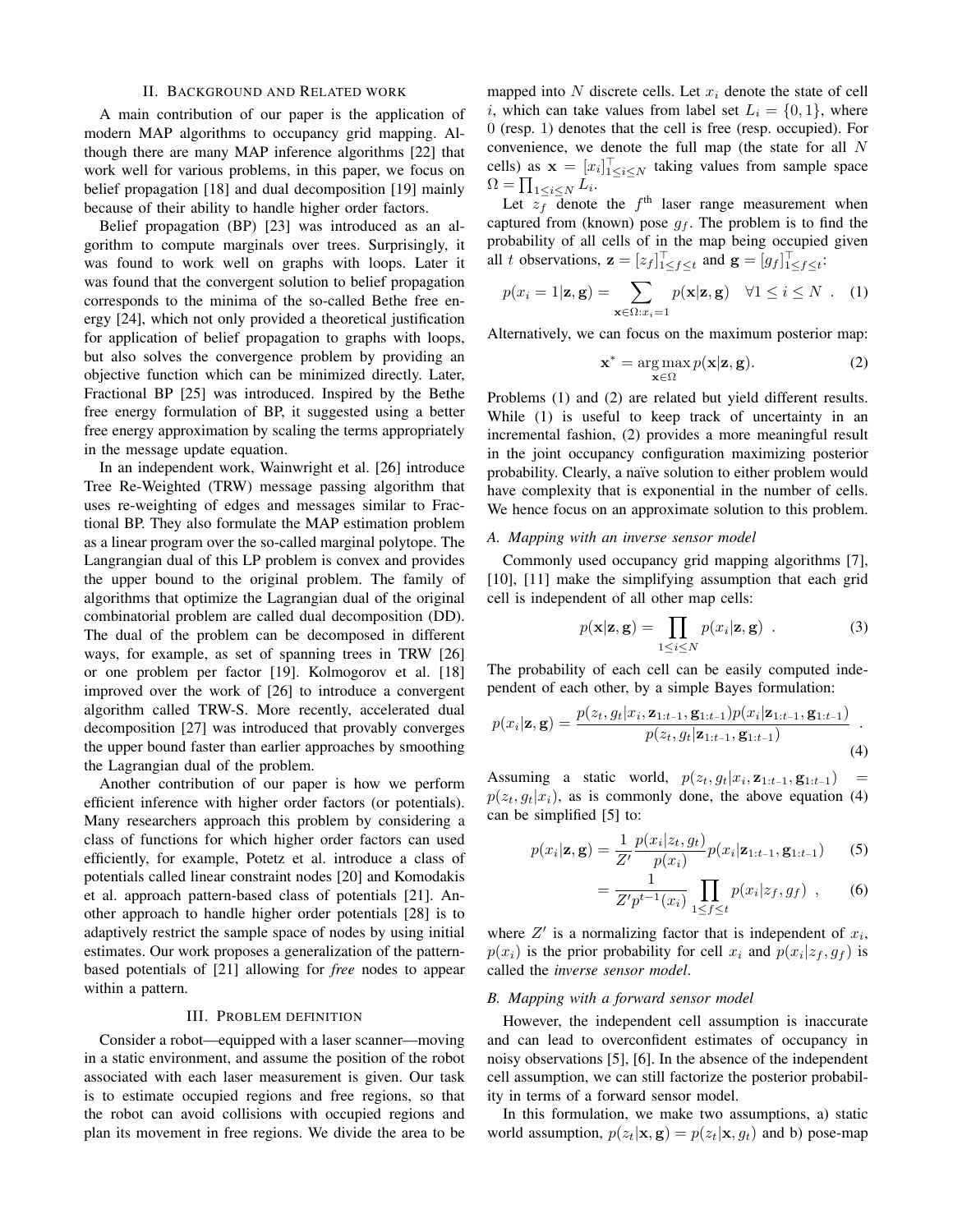independence,  $p(g_t|\mathbf{x}, \mathbf{z}_{1:t-1}, \mathbf{g}_{1:t-1}) = p(g_t|\mathbf{z}_{1:t-1}, \mathbf{g}_{1:t-1}).$ With these assumptions, the posterior evaluates [5] to

$$
p(\mathbf{x}|\mathbf{z}, \mathbf{g}) = \frac{1}{Z}p(z_t|\mathbf{x}, g_t)p(\mathbf{x}|\mathbf{z}_{1:t-1}, \mathbf{g}_{1:t-1})
$$
(7)

$$
= \frac{1}{Z} p(\mathbf{x}) \prod_{1 \le f \le t} p(z_f | \mathbf{x}, g_f) , \qquad (8)
$$

where Z is a normalizing constant independent of x and  $p(x)$ is the prior. For the rest of the paper we assume no prior information about the maps, hence the prior is a constant and included in the normalizing constant Z.

The problem of estimating the occupancy map is intractable with the above formulation, as it still depends on the entire map, which has an exponential sample space. However, we can make use of the fact that a laser measurement  $f$ depends only on a small portion of the map  $x_f \subseteq x$ , hence simplifying the formulation to:

$$
p(\mathbf{x}|\mathbf{z}, \mathbf{g}) = \frac{1}{Z} \prod_{1 \le f \le t} p(z_f | \mathbf{x}_f, g_f) \tag{9}
$$

The term  $p(z_f | x_f, p_f)$  is called the *forward sensor model*. With this formulation, we are in a position to describe the problem as *factor graph*. The above simplification is necessary to keep the factor graph sparsely connected and hence tractable.

### *C. Representation as a factor graph*

The occupancy grid mapping problem can be expressed as energy minimization over a factor graph. Let all cells in the map be the variable nodes  $V$  and all the laser measurements be factor nodes F. There exists an undirected edge  $(i, f)$ , if and only if the laser range measurement  $p(z_f | x_f, g_f)$ depends on the cell occupancy  $x_i$ . In this paper, we assume that each laser range measurement depends on only those cells that the laser passes through for given pose  $g_f$ . Let E be set of all such edges:

$$
E = \{(i, f) : i \in V, f \in F, \text{laser } f \text{ passes through cell } i\}.
$$
\n(10)

The bipartite graph  $G = (V, F, E)$  represents the structure of factorization in (9) and is hence called a factor graph [18]. Note that neighborhood  $n(i)$  of any variable node i only consists of the factors nodes,  $n(i) \subseteq F \forall i \in V$  and vice versa. Fig. 1 shows the factor graph diagrammatically. Note that observed nodes form the part of factor and are not part of the factor graph.

In terms of factor graph  $G$  the problems (1) and (2) along with factorization obtained in  $(9)$  can be written as:

$$
P_i(x_i = l_i) = \sum_{\mathbf{x} \in \Omega: x_i = l_i} P(\mathbf{x}) \qquad \forall i \in V \qquad (11)
$$

$$
\mathbf{x}^* = \arg\max_{\mathbf{x} \in \Omega} P(\mathbf{x})
$$
 (12)

$$
P(\mathbf{x}) = \frac{1}{Z} \prod_{f \in F} P_f(\mathbf{x}_f) , \qquad (13)
$$

where  $l_i \in L_i$  denotes an element from the label set  $L_i$  of node  $i \in V$ . By representation of occupancy grid mapping as



Fig. 1. Representation of occupancy grid mapping as factor graph

factor graph the following equivalence holds true,  $P_i(x_i =$  $l_i) \equiv p(x_i = l_i | \mathbf{z}, \mathbf{g})$ ,  $P(\mathbf{x}) \equiv p(\mathbf{x} | \mathbf{z}, \mathbf{g})$  and  $P_f(\mathbf{x}_f) \equiv$  $p(z_f | \mathbf{x}_f, g_f)$ .

# IV. MARKOV CHAIN MONTE CARLO METHODS (METROPOLIS HASTINGS)

We implement and evaluate a generalization of Merali's [5] Gibbs sampling algorithm for estimating maps. Metropolis Hastings is another popular MCMC algorithm used for sampling from complex probability distributions. Gibbs sampling can be shown to be a specialization of Metropolis Hastings [29].

Metropolis Hastings requires a *transition probability*  $Q(\mathbf{x}'|\mathbf{x}^r)$ , that depends on current sample  $\mathbf{x}^r$  and guides the random walk in the high-dimensional space. We randomly sample a point  $x'$  from from  $Q(.)$  and it is either accepted or rejected based on the *acceptance probability* a:

$$
a = \frac{P(\mathbf{x}')Q(\mathbf{x}^r|\mathbf{x}')}{P(\mathbf{x}^r)Q(\mathbf{x}'|\mathbf{x}^r)} \tag{14}
$$

If  $a \geq 1$ , then the new point  $x'$  is accepted otherwise it is accepted with probability  $a$ . Here acceptance means that the point in the next iteration is taken as the sampled point otherwise the earlier point is retained. The interested reader is referred to [17], [29] for further details about Metropolis Hastings.

For our experiments, we choose a symmetric uniform transition probability. We uniformly sample a cell from the map and flip the state of the sampled cell to get the proposal point x'. This is equivalent to sampling from the probability density:

$$
Q(\mathbf{x}'|\mathbf{x}^r) = \begin{cases} \frac{1}{N} & \text{if } ||\mathbf{x}' - \mathbf{x}^r||_1 = 1\\ 0 & \text{otherwise} \end{cases}
$$
 (15)

where N is the number of cells in the map and  $\Vert . \Vert_1$  is the L1-norm. The first case in (15) enforces that only one cell (or dimension) in the map can change its state. Since this is a symmetric transition probability, the acceptance ratio is just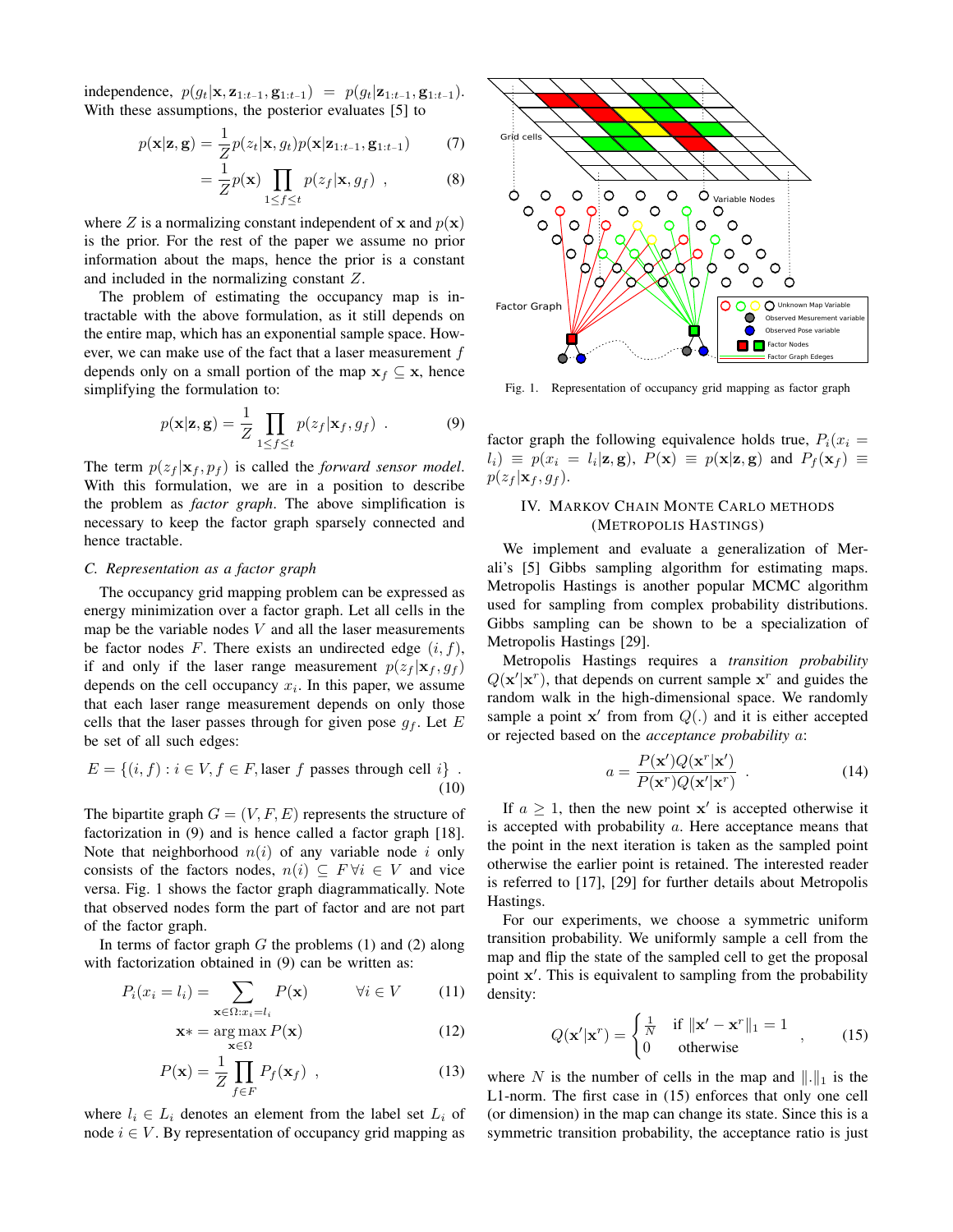the ratio of target probabilities. Also note that the ratio of probability distributions can be efficiently computed because of the factorization obtained in (13):

$$
a = \frac{P(\mathbf{x}')}{P(\mathbf{x}^r)} = \frac{\prod_{f \in n(i)} P_f(\mathbf{x}'_f)}{\prod_{f \in n(i)} P_f(\mathbf{x}^r_f)},
$$
(16)

where  $i$  is the (sampled) cell whose state is different in  $x'$ and  $x^r$ , and  $n(.)$  denotes the neighborhood of a vertex in graph G. The above simplification uses the fact that only those terms that depend on the state of  $i<sup>th</sup>$  cell need to be computed. By definition of graph  $G$ , only the neighboring factors  $f \in n(i)$  depend on the state of cell *i*.

It is in general difficult to detect when the sampling algorithm has converged. In practice, we often run the sampling algorithm for a fixed number of iterations. Alg. 1 lists the pseudo code for Metropolis Hastings algorithm.

| <b>Algorithm 1:</b> Metropolis Hastings                   |
|-----------------------------------------------------------|
| <b>Data:</b> Factor Graph $G = (V, F, E)$ ;               |
| Maximum number of iterations $N$ ;                        |
| <b>Result:</b> $x^r$                                      |
| Initialize the map $x^0$ randomly.;                       |
| $r=0$ :                                                   |
| while $r < N$ do                                          |
| Randomly choose a cell $i : i \in V$ ;                    |
| Flip its state $x'_i = \neg x_i^r$ in $x^r$ to get $x'$ ; |
| Compute acceptance probability $a$ by (16);               |
| Sample random number $q : 0 \leq q \leq 1$ ;              |
| if $a > 1$ or $a > q$ then                                |
| Accept proposed point, $x^{r+1} = x'$ ;                   |
| else                                                      |
| Reject proposed point, $x^{r+1} = x^r$ ;                  |
| $r \leftarrow r + 1$ :                                    |

# *A. Heat map*

As we uniformly sample cells from the map, we notice that not all cells are equally important in mapping. There are three kinds of regions in an occupancy map: occupied, free and unexplored. Sampling and analyzing a cell in an unexplored region is not very helpful as we do not have any evidence for the region. On the other hand, the central regions of free areas are not very interesting as all factors usually agree on their state. The uncertainty tends to lie along the boundaries of free and occupied regions. This is the region we want to focus on.

We hence employ a *heat map* to bias our sampling along the boundaries of free and occupied regions. We maintain a vector of cells  $x_h$  that form the "interesting" region of the map. In our experiments, we take the last cell spanned by each laser measurement as an "interesting" cell and add it to the *heat map*,  $x_h$ . We use a sampling bias of 1 : 4 for cells outside the heat map to cells within the heat map. We compare both Metropolis Hastings with and without the heat map in our experiments.

## V. MODERN INFERENCE ALGORITHMS

As discussed in Sec. II, last decade gave rise to faster and more accurate MAP inference algorithms [22]. Because of their ability to handle higher order factors [20], [21], we explore belief propagation and dual decomposition in the problem of occupancy grid mapping.

## *A. Belief Propagation*

The sum product algorithm over factor graphs [18] is a powerful yet simple algorithm to compute marginals of expression, of the form (1), that can be decomposed into factors of the form (9). The algorithm provides exact marginals in the case when the graphs have no loops. For graphs with loops the algorithm has been shown to converge in most of practical problems.

The sum product algorithm works by sending messages along the edges of the factor graph. The messages can be understood as the *beliefs* of the source node about destination states. Mathematically, these beliefs are the probabilities of the destination states marginalized over the neighbours of the source except the destination itself. These messages are defined on a directed edge, with a different message value for each state of the variable node involved.

Let  $\mu_{f \to i}^r(l_i)$  represent the message from node  $i \in V$ to node  $f \in F$  for state  $x_i = l_i$  at any iteration r of the algorithm. With a similar convention we take  $\mu_{i \to f}^r(l_i)$ to denote an update in the opposite direction. We use the following equations to update the messages on an edge depending on whether the direction of the edge is from variable node to factor node or vice versa:

$$
\mu_{f \to i}^{r+1}(l_i) = \sum_{\mathbf{x}_f \in \Omega_f: x_i = l_i} P_f(\mathbf{x}_f) \prod_{j \in n(f) \setminus i} \mu_{j \to f}^r(x_j) \tag{17}
$$

$$
\mu_{i \to f}^{r+1}(l_i) = \prod_{h \in n(i) \backslash f} \mu_{h \to i}^r(l_i) , \qquad (18)
$$

where  $\Omega_f = \prod_{i \in n(f)} L_i$  denotes the sample space of the neighborhood of factor  $f$  in graph  $G$ . On convergence, the belief of variable nodes can be computed by the product of incoming messages:

$$
P(x_i = l_i) = \prod_{f \in n(i)} \mu_{f \to i}^r(l_i) \tag{19}
$$

This is called the sum product belief propagation (BP) algorithm.

One can compute the maximizing assignment instead of marginals by computing the max product instead of sum product in (17) and finally choosing the maximizing assignment of incoming messages:

$$
\mu_{f \to i}^{r+1}(l_i) = \max_{\mathbf{x}_f \in \Omega_f: x_i = l_i} P_f(\mathbf{x}_f) \prod_{j \in n(f) \setminus i} \mu_{j \to f}^r(x_j) \tag{20}
$$

$$
x_i^* = \underset{x_i \in L_i}{\arg \max} \prod_{f \in n(i)} \mu_{f \to i}^r(l_i). \tag{21}
$$

This form of the algorithm is called max product BP.

Belief propagation was initially designed to work on factor graphs without loops. In such a case one can start message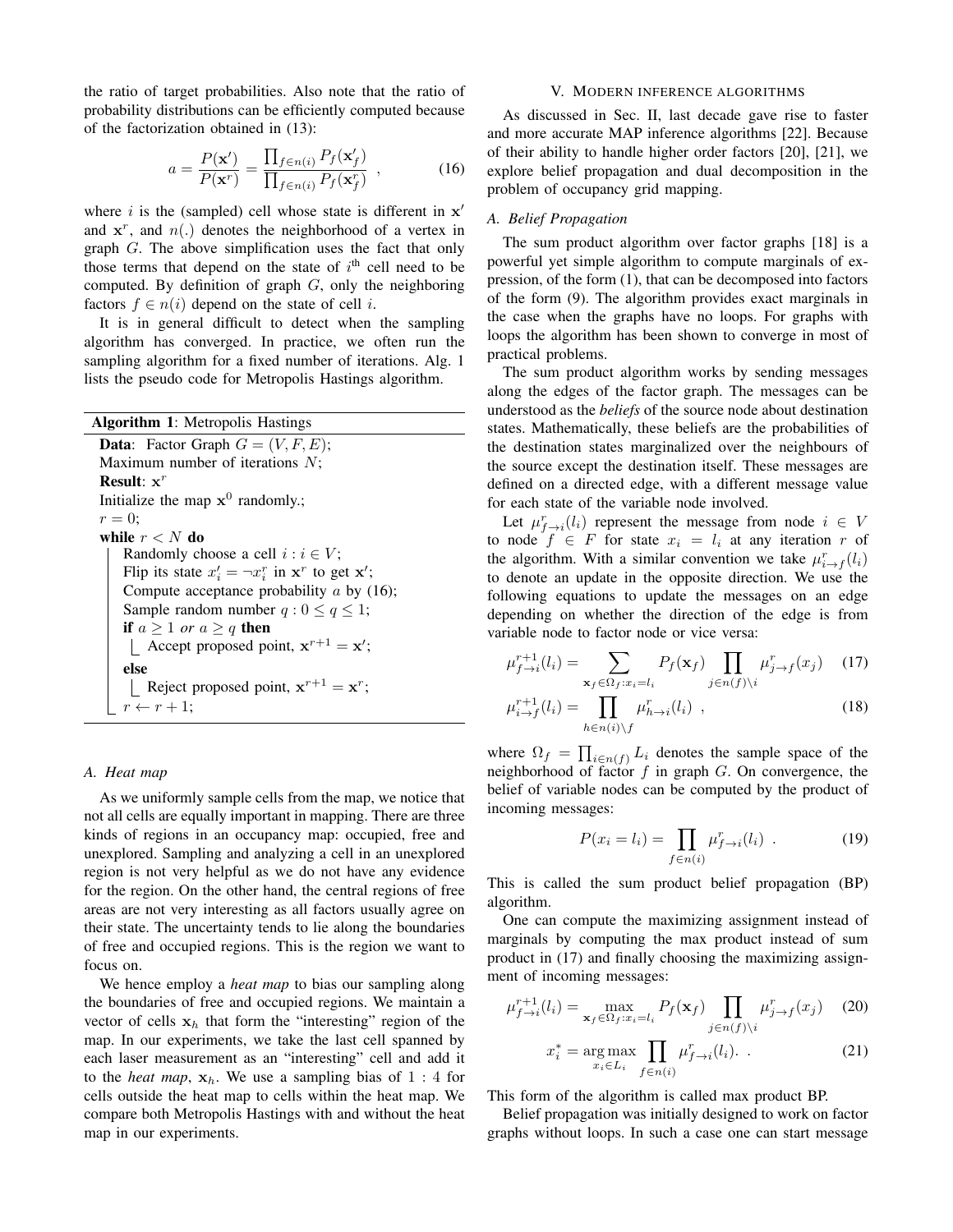updates from the leaf nodes and a node can be "triggered" to pass on the messages when messages from all but one neighbors are available. However, for graphs with loops various update sequences have been suggested that vary from problem to problem. For example, in vision problems, where the factor graph is a 2D grid, horizontal and then vertical sweeps have been shown to produce good results. For our implementation, we choose random update sequence, i.e., a random edge is selected from the graph for each iteration of message update.

## *B. Subgradient Dual decomposition*

The dual decomposition algorithm employs the theory of Lagrangian duals to find a convex upper bound of the original combinatorial optimization problem. Here we explain the implementation of the algorithm without going into mathematical proofs. The interested reader is referred to [19], [21], [27] for proofs and more variations of the algorithm.

The underlying idea for dual decomposition is to split the maximization problem into *slave* problems that can be efficiently maximized. In a factor graph formulation the natural slave problem is one corresponding to each factor:

$$
\mathbf{x}^{f} = \underset{\mathbf{x}^{f}}{\arg \max} P_{f}(\mathbf{x}^{f}) \prod_{i \in n(f)} \exp\left(-\mu_{if}(x_{i}^{f})\right) , \quad (22)
$$

where  $\mathbf{x}^f = \{x_i^f\}_{i \in n(f)}$  is the optimum assignment as determined by the corresponding slave problem. And  $\mu_{if}(x_i^f)$ is the message (also the Lagrangian multiplier) from node i to f about state  $x_i^f$ . The above slave problem is usually written in the form of negative log likelihood:

$$
\mathbf{x}^{f} = \arg\min_{\mathbf{x}^{f}} \theta_{f}(\mathbf{x}^{f}) + \sum_{i \in n(f)} \mu_{if}(x_{i}^{f}), \qquad (23)
$$

where  $\theta_f(\mathbf{x}^f) = -\log P_f(\mathbf{x}^f)$  is the negative log likelihood corresponding to the factor.

In each iteration of the algorithm all slave problems are allowed to choose their optimum assignment independently. If all the factors agree on the assignments, then we have reached the global optimum. Often this is not the case. In case of disagreement, we decrease the belief of all the disagreeing slave problems about their respective optimums by sending appropriate messages. It can be shown that as long as we can increment the messages by decreasing step size in each iteration, the algorithm is guaranteed to converge to an approximate solution of the original problem [19].

Pseudocode for dual decomposition (DD) is provided in Alg. 2. Apart from input factor graph  $G = (V, F, E)$  and label set  $\{L_i\}_{i\in V}$  introduced in Sec III-C, dual decomposition depends on a step size  $\alpha$ . We note that step size is an important attribute and affects the speed of the algorithm. For illustration, we show the convergence of dual decomposition with different step sizes on *cave* dataset in Fig. 2. Note that erring on the higher side causes oscillations, while erring on the lower side can cause convergence to be too slow.

Upon convergence or completing a maximum number of iterations, we can compute the optimal assignment for



Fig. 2. The rate of convergence in subgradient dual decomposition depends on step size

| Algorithm 2: Subgradient Dual Decomposition                                                                                                                      |
|------------------------------------------------------------------------------------------------------------------------------------------------------------------|
| Data:                                                                                                                                                            |
| Factor Graph $G = (V, F, E)$                                                                                                                                     |
| Step size $\alpha > 0$                                                                                                                                           |
| Maximum number of iterations N                                                                                                                                   |
| <b>Result:</b> Labels $\{x_i^f\}_{(i,f)\in E}$ , Messages $\{\mu_{if}(x_i)\}\$                                                                                   |
| $\forall (i, f) \in E, x_i \in L_i$<br>$\mu_{if}(x_i) \leftarrow 0$                                                                                              |
| $r \leftarrow 1$                                                                                                                                                 |
| while $r < N$ do                                                                                                                                                 |
| for $f \in F$ do                                                                                                                                                 |
| $\mathbf{x}^f \leftarrow \argmin_{\mathbf{x}^f} \left( \theta_f(\mathbf{x}^f) + \sum_{i \in n(f)} \mu_{if}(x_i^f) \right)$                                       |
| // For disagreeing nodes                                                                                                                                         |
| for $i \in V : \exists f, f' \in n(i) : x_i^{f'} \neq x_i^f$ do                                                                                                  |
|                                                                                                                                                                  |
| $\begin{array}{ c c } \hline \textbf{for} \; f\in n(i) \; \textbf{do} \\ \hline \; \; \mu_{if}(x_i^f) \leftarrow \mu_{if}(x_i^f) + \frac{\alpha}{r} \end{array}$ |
| $\leftarrow r+1$                                                                                                                                                 |

variable nodes with disagreeing slaves from the messages:

$$
x_i = \underset{x_i \in L_i}{\arg \max} \sum_{f \in n(i)} \mu_{if}(x_i). \tag{24}
$$

Note that the above equation is only valid for disagreeing slaves. When the slaves agree, we can simply pick the agreed upon value.

Dual decomposition is an optimization algorithm; hence it only solves the MAP problem (12), but not the marginal problem (11), which may be considered a limitation.

#### VI. HIGHER ORDER FACTORS AND EFFICIENCY

The message update equation (17) in the BP algorithm and the slave minimization (23) in the DD algorithm are, in general, exponential in the size of neighborhood of factor  $f$ , which is computationally expensive for higher order factor graphs. This motivates us to seek a generic class of factors that can be efficiently applied to the belief propagation (BP) and dual decomposition (DD) algorithms. We begin by introducing common forward sensor models that need to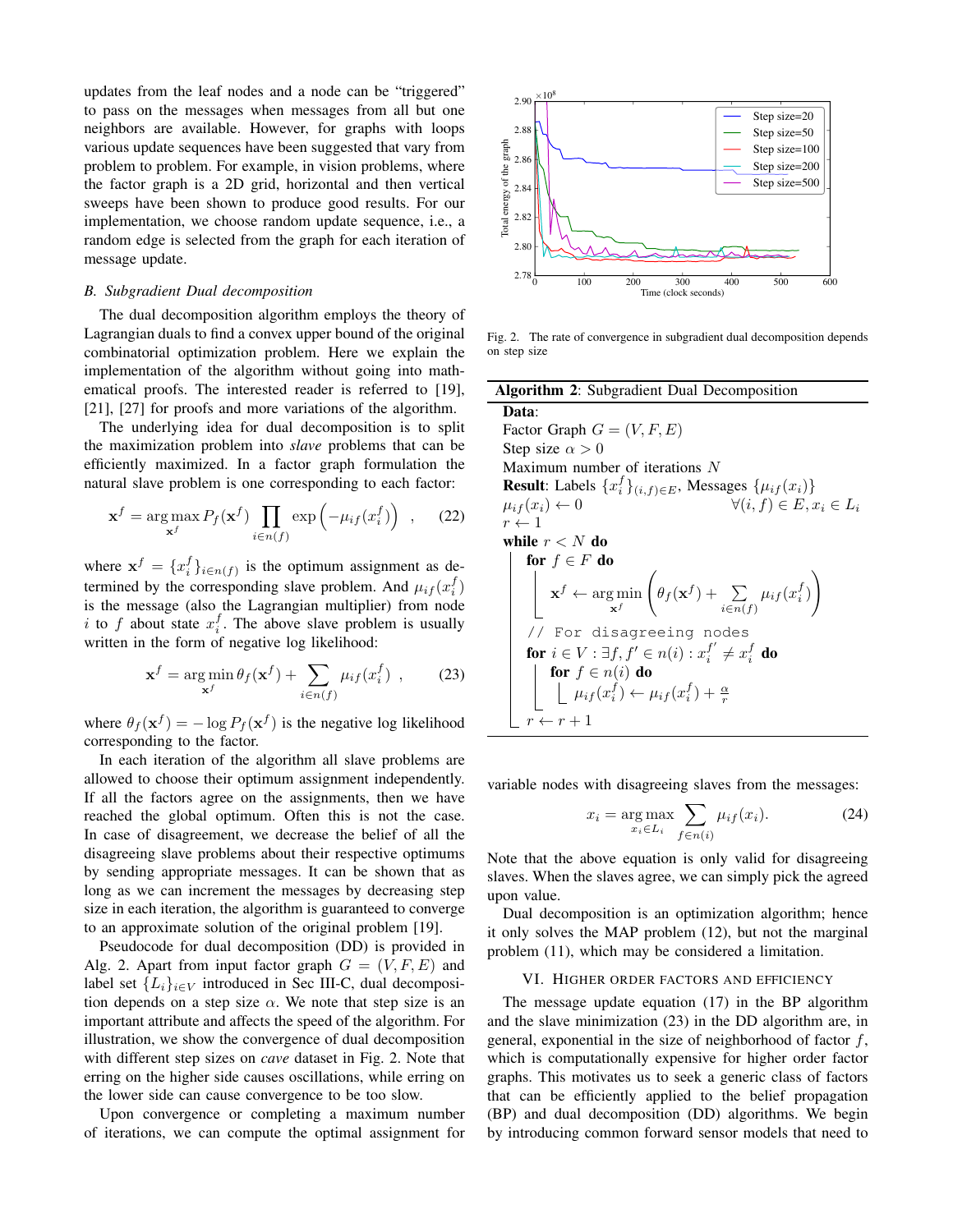fit our class of factors followed by their generalization and then their application to the BP and DD algorithms.

## *A. Forward sensor models*

Forward sensor models estimate the sensor reading given the environment. In this section, we describe two commonly used sensor models a) Gaussian and b) piecewise constant sensor models.

*1) Gaussian sensor model (GSM):* Assuming Gaussian noise  $\sigma$ , the range measurement by a laser sensor is given by:

$$
p(z_f|\mathbf{x}_f, g_f) = \frac{1}{\sqrt{2\pi}\sigma} \exp\left(-\frac{(\bar{z}_f(\mathbf{x}_f, g_f) - z_f)^2}{2\sigma^2}\right), \tag{25}
$$

where  $\bar{z}_f(\mathbf{x}_f, g_f)$  is the distance of first occupied cell in  $\mathbf{x}_f$ starting from pose  $g_f$ .

*2) Piecewise constant sensor model (PCSM):* It is common in graphical models to have simple factors that assign high probability to expected configurations and low probability to all other states. Hence, we propose the following factor, which we use in all our experiments,

$$
p(z_f|\mathbf{x}_f, g_f) = \frac{1}{Z} \begin{cases} 1 & \text{if } \mathbf{x}_f = \mathbf{R}_{f1} \\ \exp(-900) & \text{if } \mathbf{x}_f = \mathbf{R}_{f2} \\ \exp(-1000) & \text{otherwise} \end{cases}
$$
 (26)

where Z is the normalization constant,  $\mathbf{R}_{f1} = [0, 0 \dots 0, 1]$ <sup>T</sup> denotes the all-free-but-last-occupied cell pattern and  $\mathbf{R}_{f2} =$  $[0, 0 \dots 0, 0]^\top$  denotes all free cells. The second case indicates that we are more averse to estimating the reflecting cell closer to the robot as compared to estimating it away from the robot.

## *B. Generalization to pattern-based factors*

We define a class of *pattern-based* higher order factors that are a generalization of those discussed by Komodakis et al. [21]. These are factors of the form:

$$
p(z_f|\mathbf{x}_f, g_f) = \begin{cases} \psi_m & \text{if } \mathbf{x}_f \sim \mathbf{R}_m \ \forall 1 \le m \le M \\ \psi_{\text{min}} & \text{otherwise} \end{cases}
$$
\n(27)

where  $\mathbf{R}_m$  is one of the mutually exclusive M patterns and expression  $x_f \sim R_m$  denotes that vector  $x_f$  "matches" pattern  $\mathbf{R}_m$ . A pattern,  $\mathbf{R}_m = (n_0^m(f), \mathbf{r}^m)$ , is defined by a non-empty set of *fixed* nodes  $n_0^m(f) \subseteq n(f)$  that are expected to have desired values  $r^m$ , while the state of remaining *free* nodes can take any value from the label set. A configuration  $x_f$  "matches" pattern  $\mathbf{R}_m$  if the state of *fixed* nodes is the same as the desired values,  $x_i = r_i^m \forall i \in n_0^m(f)$ .

It is clear that PCSM (26) is an instance of pattern-based factors. It is also possible to represent GSM (25) as a patternbased factor. We use the fact that the term  $\bar{z}_f(\mathbf{x}_f, g_f)$ , just depends on the first occupied cell. We define pattern  $\mathbf{R}_m$ such that the first occupied cell is the  $m<sup>th</sup>$  cell in  $n(f)$ :

$$
n_0^m(f) = n(f)_{1:m} \tag{28}
$$

$$
\mathbf{r}^m = \{r_i^m = 0\}_{i \in n(f)_{1:m-1}} \text{ and } r_{n(f)_m}^m = 1 \qquad (29)
$$

$$
R_m = (n_0^m, \mathbf{r}^m) \tag{30}
$$

where  $n(f)_k$  is the  $k^{\text{th}}$  cell that is traced by the laser. With this formulation, we will have  $M = n(f)$  patterns to describe the GSM in the form (27) with  $\psi_m$  given by

$$
\psi_m = \frac{1}{\sqrt{2\pi}\sigma} \exp\left(-\frac{(\delta(m) - z_f)^2}{2\sigma^2}\right) ,\qquad(31)
$$

where  $\delta(m)$  is the distance of  $m<sup>th</sup>$  cell from the robot starting point  $g_f$ . Also note that in this formulation the only case for *otherwise* is the one when all cells are 0 (or free).

## *C. Efficient sum product*

To efficiently compute (17) for the pattern-based factors defined we need the messages to be normalized. We assume that the messages  $\mu_{i \to f}^r(l_i)$  are normalized over the label set  $L_i$  to sum up to one,  $\sum_{l_i \in L_i} \mu_{i \to f}^r(l_i) = 1$ . Using the messages as a probability measure for the state of source nodes, we can compute the probability of each pattern being true:

$$
p(\mathbf{x_f} \sim \mathbf{R}_m | x_i = l_i)
$$
  
= 
$$
\begin{cases} 0 & \text{if } i \in n_0^m(f) \text{ and } l_i \neq r_i^m \\ \prod_{j \in n_0^m(f) \setminus i} \mu_{j \to f}^r(r_j^m) & \text{otherwise} \end{cases}
$$
 (32)

The message update equation (17) can be written in terms of probability of patterns:

$$
\mu_{f \to i}^{r+1}(l_i) = \sum_{m \le M} \psi_m p(\mathbf{x_f} \sim \mathbf{R}_m | x_i = l_i) + \psi_{\text{min}} p_{\text{otherwise}} , \quad (33)
$$

where  $p_{\text{otherwise}} = 1 - \sum_{m \le M} p(\mathbf{x_f} \sim \mathbf{R}_m | x_i = l_i).$ 

The message update can be computed in  $O(M|n(f)|)$ using (33), instead of  $O(L_i^{|n(f)|})$  in the general case. Note that for GSM the number of patterns is same as the size of neighborhood, while for PCSM the number is fixed. Hence, the message update step is quadratic in neighborhood size for GSM and linear for PCSM.

#### *D. Efficient dual decomposition*

We note that slave function  $(23)$  is composed of two terms: the factor itself and the messages. While minimizing for each pattern we can make use of the fact that the value of  $\theta_f$  is constant for a pattern and hence we need to focus only on minimizing the messages. Minimizing the messages is trivial as each term can be minimized independently.

While minimizing the *otherwise* case of patterns, we must ensure the exclusivity from explicit patterns. If the space for the otherwise case is small (like in the Gaussian sensor model), we simply go over the entire space to find the minimum value. Otherwise, we keep finding the  $n$ -best minimizations of messages until we get a minimization that does not match any of the patterns already considered. For example, for the piecewise constant sensor model, there are only two patterns that need to be checked for exclusion. Hence, the otherwise term can be easily minimized by finding the three best assignments that minimize the messages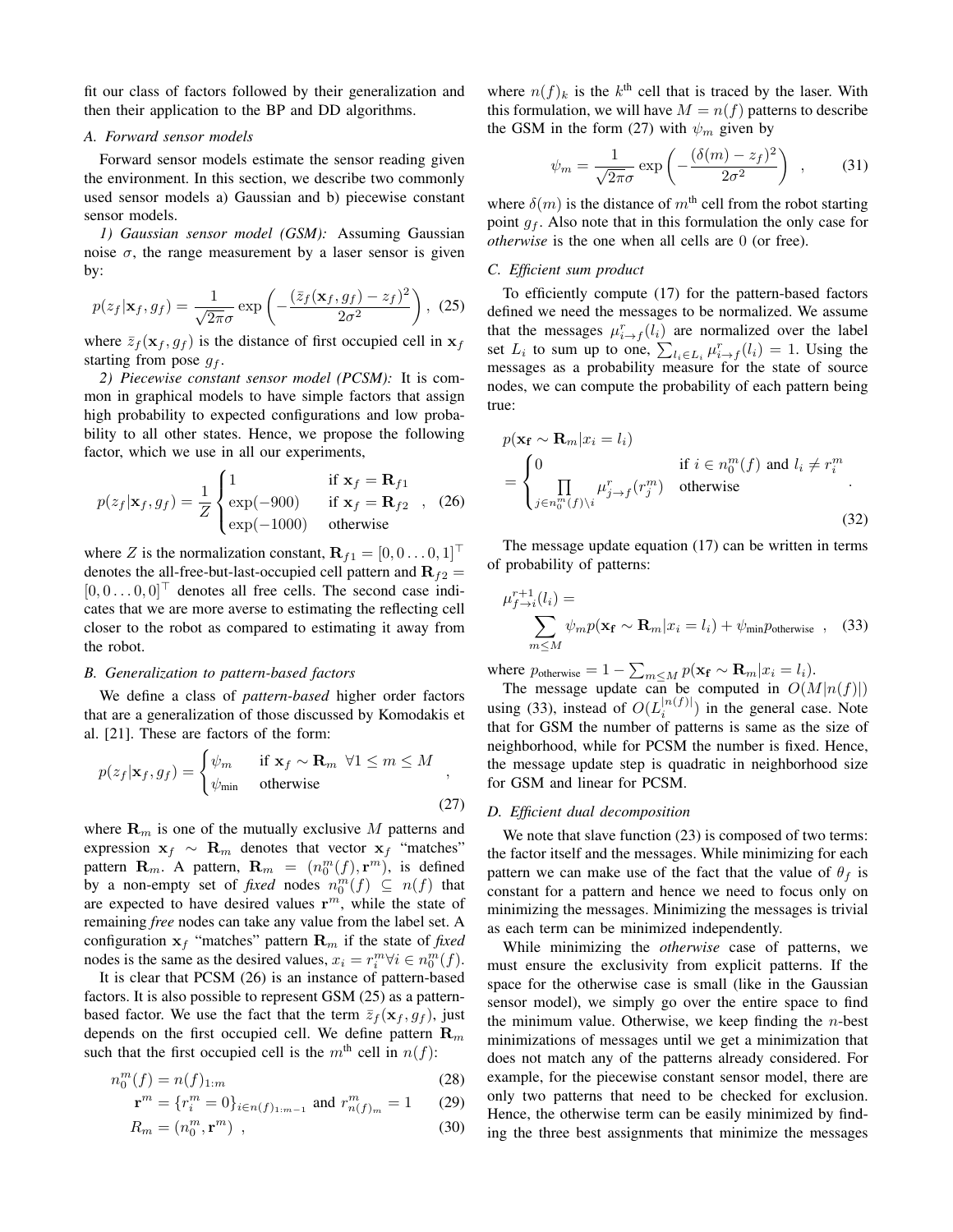

Fig. 3. Comparison of convergence rate of different algorithms on occupancy grid mapping. From left to right, convergence rate on three datasets is shown: 1) *cave*, 2) *hospital section* and 3) *albert-b* [1] dataset. While sampling methods like Metropolis hastings converge quickly they stay far from optimum energy. On the other hand modern inference algorithms like belief propagation and dual decomposition reach closer to an optimum value. The legends are listed only once for clarity.

term. Note that message update for max product BP (20), can be done by following exactly the same logic.

# VII. EXPERIMENTS

We run experiments on simulated as well real data. The simulated data is generated using *Player/Stage* [30] project. We use multiple map bitmaps bundled along with player/stage library. The robot motion is generated using the wander driver. The robot is allowed to wander in the map for 2 minutes aggregating approximately 270,000 laser measurements.

For real data, we have used the *albert-b-laser* dataset provided by C. Stachniss from University of Freiburg. The dataset was captured by a B21r robot with a SICK PLS moving through a lab at University of Freiburg. This data set was obtained from the Robotics Data Set Repository (Radish) [1].

To evaluate the convergence rate of each algorithm, we plot total energy (negative log likelihood) of the graph with respect to CPU ticks used by the algorithm. The plots of energy convergence with respect to time for cave dataset is shown in Fig. 3. This data clearly show the improvement from moving to belief propagation and dual decomposition, which, in all cases, leads to lower energies faster than our baselines. DD outperforms BP in typical cases.

In all our experiments we do not use any occupancy prior, although Merali et al. [5] suggest using an occupancy prior of 0.3 for better convergence. We use a step size of 50 for dual decomposition and piecewise constant sensor model. Also, we prefer piecewise constant sensor model over Gaussian sensor model because of the former being faster which is a consequence of having fewer patterns in the pattern-based factor formulation. We have implemented the algorithms in C++ and the code is available at the authors' websites.

#### *A. Discussion*

As is evident from the convergence comparison in Fig. 3, sampling algorithms (Metropolis Hastings with/without heatmap) are liable to getting stuck in a local minima. This is also an artifact of the simple transition probability where we flip only one cell at a time. Even from the qualitative results for sampling algorithms (Fig. 4), we see that the walls are thinner than the corresponding results in

other algorithms which shows the inability of samplingbased algorithms to form lower energy and thicker walls for the piecewise constant sensor model. The downside of being biased towards thinner walls is evident in the *albert-b* dataset (see Fig 4), as we get ragged walls for the sampling algorithms.

## VIII. CONCLUSION AND FUTURE WORK

Dual decomposition is faster because it focuses on disagreeing nodes. However, step size is a crucial parameter that affects the speed of convergence. On the other hand, sum product belief propagation does not depend on any parameter, but has no preference for the disagreeing nodes. This combination obviously hints towards an algorithm where we perform belief propagation over disagreeing nodes only. The state of art variations of these algorithms, like Sequential Tree Re-Weighted (TRW-S) belief propagation [31], accelerated dual decomposition [27], are steps in this direction. Also, a recent comparative study [22] points towards other candidate methods, e.g. polyhedra based methods, that outperform than the dual decomposition class of methods. Even without using these more recent algorithmic developments, we get stronger performance than methods used so far. This only serves to prove our assertion that modern inference methods should be used for occupancy grid mapping.

#### **REFERENCES**

- [1] A. Howard and N. Roy, "The robotics data set repository (radish)," 2003. [Online]. Available: http://radish.sourceforge.net/
- [2] S. Thrun, "Robotic mapping: A survey," *Exploring Artificial Intelligence in the New Millenium*, 2002.
- [3] D. Meyer-Delius, M. Beinhofer, and W. Burgard, "Occupancy grid models for robot mapping in changing environments." in *AAAI*, 2012.
- [4] K. Nagla, M. Uddin, and D. Singh, "Improved occupancy grid mapping in specular environment," *Robotics and Autonomous Systems*, vol. 60, no. 10, pp. 1245 – 1252, 2012.
- [5] R. Merali and T. Barfoot, "Occpancy grid mapping with markov chain monte carlo gibbs sampling," in *ICRA*, 2013.
- [6] S. Thrun, "Learning occupancy grid maps with forward sensor models," *Autonomous Robots*, vol. 15, no. 2, pp. 111–127, 2003.
- [7] R. Newcombe, A. Davison, S. Izadi, P. Kohli, O. Hilliges, J. Shotton, D. Molyneaux, S. Hodges, D. Kim, and A. Fitzgibbon, "Kinectfusion: Real-time dense surface mapping and tracking," in *ISMAR*, 2011.
- [8] A. J. Davison, I. D. Reid, N. D. Molton, and O. Stasse, "Monoslam: Real-time single camera slam," *Pattern Analysis and Machine Intelligence, IEEE Transactions on*, vol. 29, no. 6, pp. 1052–1067, 2007.
- [9] A. Kundu, K. Krishna, and C. Jawahar, "Realtime multibody visual SLAM with a smoothly moving monocular camera," in *ICCV*, 2011.